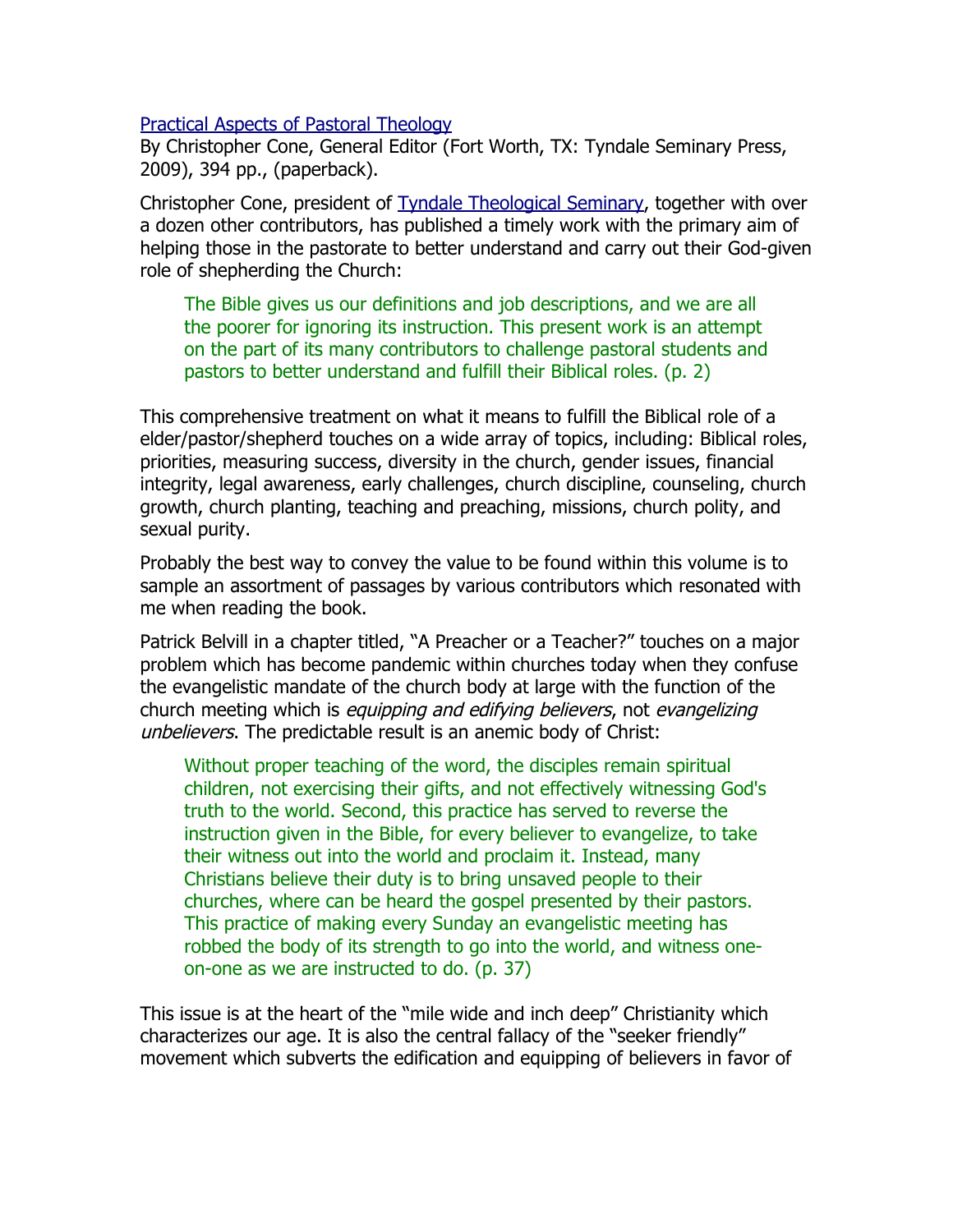pandering to the culture, in an unwise attempt to make the scandal of the cross palatable to unbelievers.

In a chapter titled, "The Plurality Principle," editor Christopher Cone takes issue with another trend prevalent within our churches: the egotistical/controlling pastor. Rare is the believer who has not sat under such a leader at one time or another in the Christian walk:

[Machiavelli wrote] "a wise prince should devise means whereby his subjects may at all times, whether favourable or adverse, feel the need of the State and of him, and then they will always be faithful to him." This is consistent with a major and common failing on the part of those in church leadership. Rather than inviting church members to maturity in Christ and the *independence* that comes naturally with that increasing maturity . . . church leaders often invite members to become *addicted* to the sugar high of entertainment, programs, and the charisma of a dynamic communicator. Not only does this oftenapplied approach appeal to the leader's ego, but for Machiavelli it is a way to assure that followers will continue to be faithful to that leader. In other words, singularity and authority demands methodology that will maintain the continuance of that authority. . . . The Biblical model is simple indeed. It would appear that mandating a singular or monocratic leadership, or creating a complete distinction between a pastor and an elder or between an overseer and a pastor, represents a shift away from the natural interpretation of Scripture and the simplicity that results, and a shift toward anthropocentric and artificial forms of leadership. (pp. 86, 92, emphasis added)

The problem is one of immature spiritual leadership—sitting under a spiritual leader who is in bondage to his own need for control and exaltation by fostering focus and dependence upon himself. It is often compounded by a congregation which responds to a leadership style like that of a business leader or CEO with a charismatic personality: a "visionary" with "drive" who "achieves success" (most often by manipulating those under his influence).

The self-centered focus of such a spiritual leader is a sure indicator of deepseated insecurity. Insecurity which will cut off or limit other gifted individuals in the fellowship rather than facilitating the development of their gift—which is often seen as a threat. Additional factors contribute to this unfortunate state of co-dependency within many fellowships: Cone identifies one as the failure to recognize the Scriptural pattern of a *plurality* of elders within each individual fellowship. Although many churches represent their leadership as being plural, typically consisting of a single "pastor" with multiple "elders," all too often unbiblical distinctions are made between the pastor and the elders—even though Scripture makes none (pastor = elder = overseer = bishop: they are all one office). Thus, the idea of a pastor who is "over" other elders is simply a man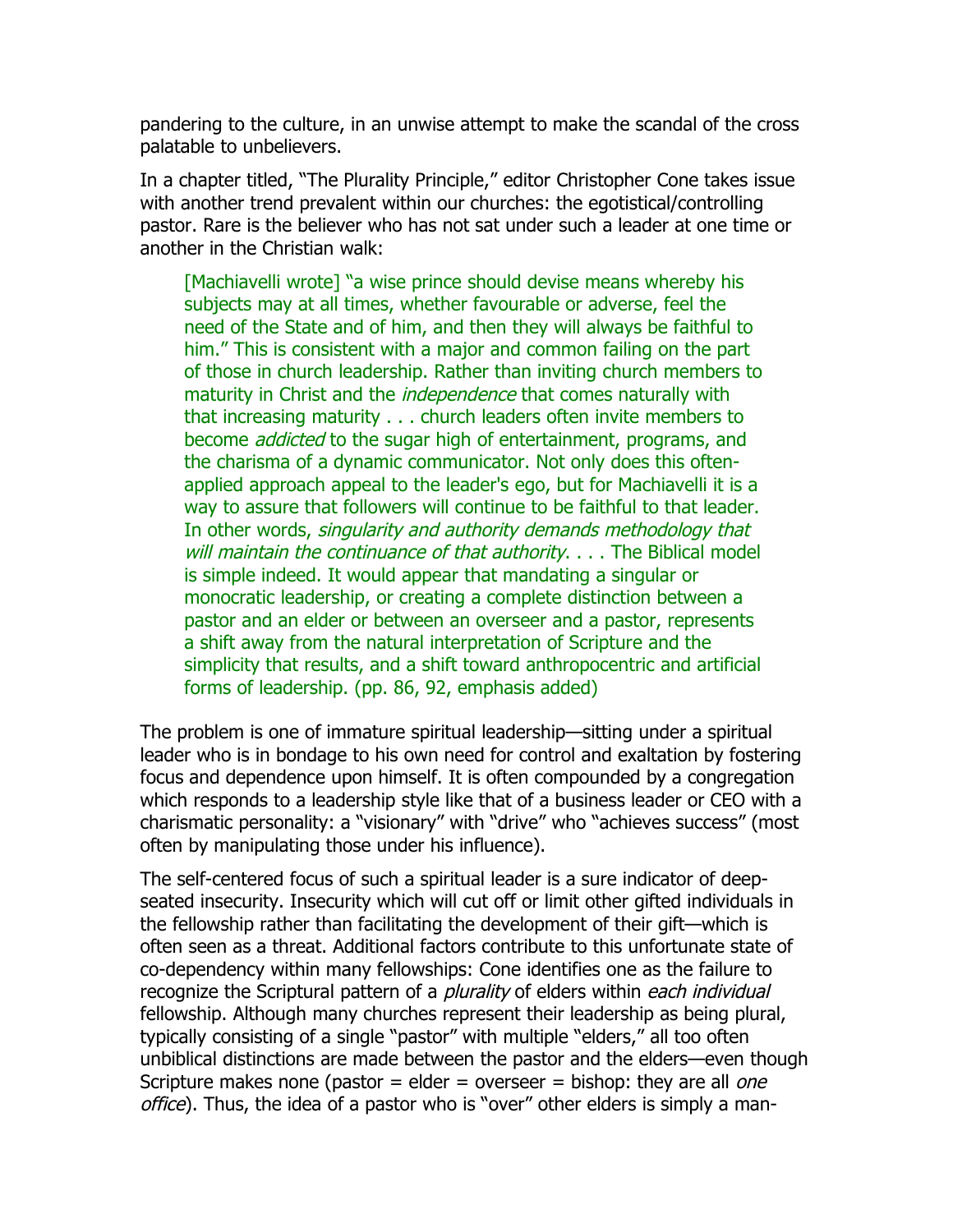made distinction which serves, again, to keep the focus on a single individual while the resulting church membership continues to "imprint" on a single pastor rather than receiving teaching and spiritual leadership from all the elders as a group. (We recognized that some elders, due to their greater experience or spiritual depth, may be considered "first among equals" in some matters.)

I believe the present volume could be improved by giving additional attention to two other problems often found within church polity: *authority inversion* and allowing fiscal limitations to define spiritual leadership.

Many churches suffer from authority inversion—a situation where the person or persons in spiritual authority within the church are actually under the restrictive control of those they purport to lead. This typically begins when a committee or group within an existing church search for and hire a new "pastor" as their employee. The newly found pastor is expected to offer spiritual leadership, until and unless it conflicts with the ideas or family politics of one or more of the hiring committee or "elders." The result of authority inversion is predictable: the spiritual leadership of the newly hired pastor is subverted by those who hired him. This almost always hampers the spiritual growth or practices of the church —especially in areas of church discipline. Gary Gilley touches on the effects in his chapter titled, "Church Discipline: The Road to Restoration":

Church Discipline. The very words strike terror in the heart of most pastors. Their hands sweat, their mouths go dry, . . . What are we to do? To obey God may very well threaten our ministry, our security, our hopes and dreams, not to mention wreaking havoc and strife among the people we love and have devoted our lives to serve. But to disobey God due to our fears and apprehensions is to dishonor Him and abandon the field of spiritual warfare at precisely the wrong moment. . . . Many a pastor has found himself marginalized, or even removed from his ministry, for daring to obey the Word in relation to a family member of a well-connected church leader. (pp. 211,218)

This "conditional leadership" situation comes about from mistaking the role of a pastor in a local fellowship as being that of an externally "hired clergymen" – some sort of "professional" who, rather than being raised up locally into a position of true authority (in conjunction with others), is a hired "holy man" subject to the often less-spiritual committee which retains control over his remuneration and pulls the strings to make him dance like a puppet to their tune.

This is a large subject and this is not the place to discuss all its aspects and practical ways to address them, but lack of plurality, unbiblical distinctions between identical roles, and an unwillingness or inability to raise up elders from the midst of the fellowship are all contributing factors that must be considered.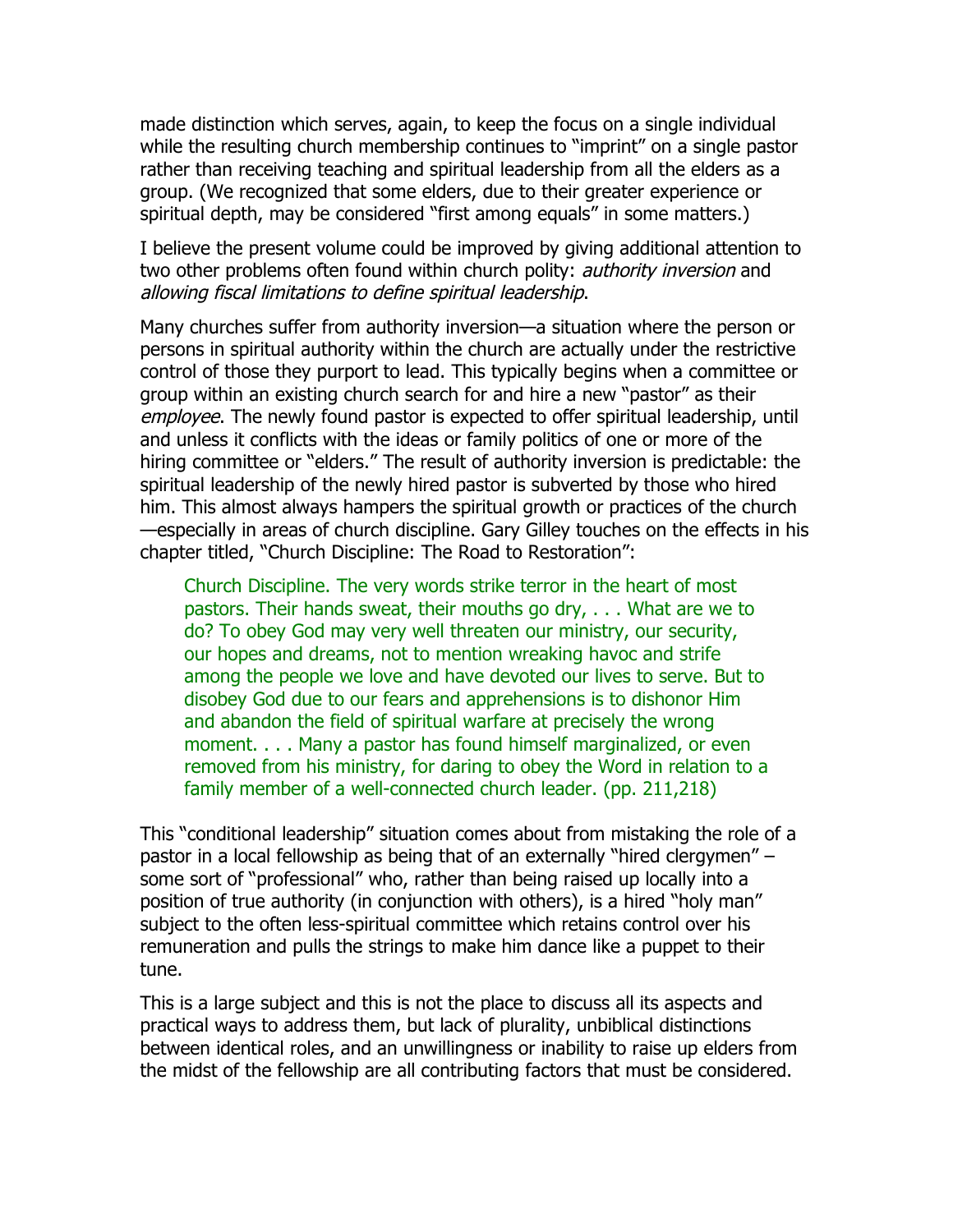The last issue I'll touch on in this regard is *allowing fiscal limitations to define* spiritual leadership By this, I mean the common practice of distinguishing between *paid* and *unpaid* spiritual leaders within the fellowship. Most often, one or two "pastors" are full-time paid staff, while another group of men, generally referred to as "elders" serve with the pastors, but receive little or no remuneration. Almost always, a distinction in authority is made between the paid leaders ("pastors") and the unpaid leaders ("elders"). This is seen as a practical reality because, due to various factors, the spiritual gifts and needs within a congregation often exceed its financial means. But in our insistence to treat the office of "pastor" as a paid (read "hired") position, we allow fiscal limitations to unduly influence the form of our spiritual leadership. Instead, any and all men who qualify as elders should be recognized and made such, *regardless of the* financial means of the fellowship. We would naturally expect those elders who can be supported full-time to be more familiar with the day-to-day workings and affairs of the fellowship. They will tend to be those who are "first among equals" within the eldership. But when it comes to spiritual leadership, all the elders have equal say (if not equal influence) in decisions.

Those who are not yet familiar with the works of Arnold Fruchtenbaum will find his chapter on "Israelology & the Pastoral Role" to be an eye-opener. With typical clarity, he sets forth the practical implications which a proper understanding of the distinctions between Israel and the church have for the pastor. For example:

Two false views, which only tend to confuse the issue, are circulating among many Christians. One false view is that Gentiles, when they become believers in Christ, become "spiritual Jews." The other is that when a Jew and a Gentile become believers in Christ, all distinctions between the two are erased. The Gentile loses his "Gentilism," to coin a word, and the Jew his Jewishness, for there is no difference between the two whatsoever. Such a view is consistent with all forms of Replacement Theology but it is totally inconsistent with Dispensationalism. Because of a poor theology of Israel Present, even many Dispensationalists hold these views. Pastors who wish to make Jewish believers comfortable in their churches need to deal with these very issues. (p. 123)

Jerry Pelfrey contributes a valuable chapter on "Pastoral Counseling" which deals with a number of important issues, including the sufficiency of the Word in counseling:

The issue of eclecticism in counseling needs to be addressed here. Eclectic means to select from various sources, in our context it deals with the fusion or integration of non-Biblical models with God's authoritative Word. God's Word plus personal experience or God's Word plus psychology or God's Word plus whatever. In the case of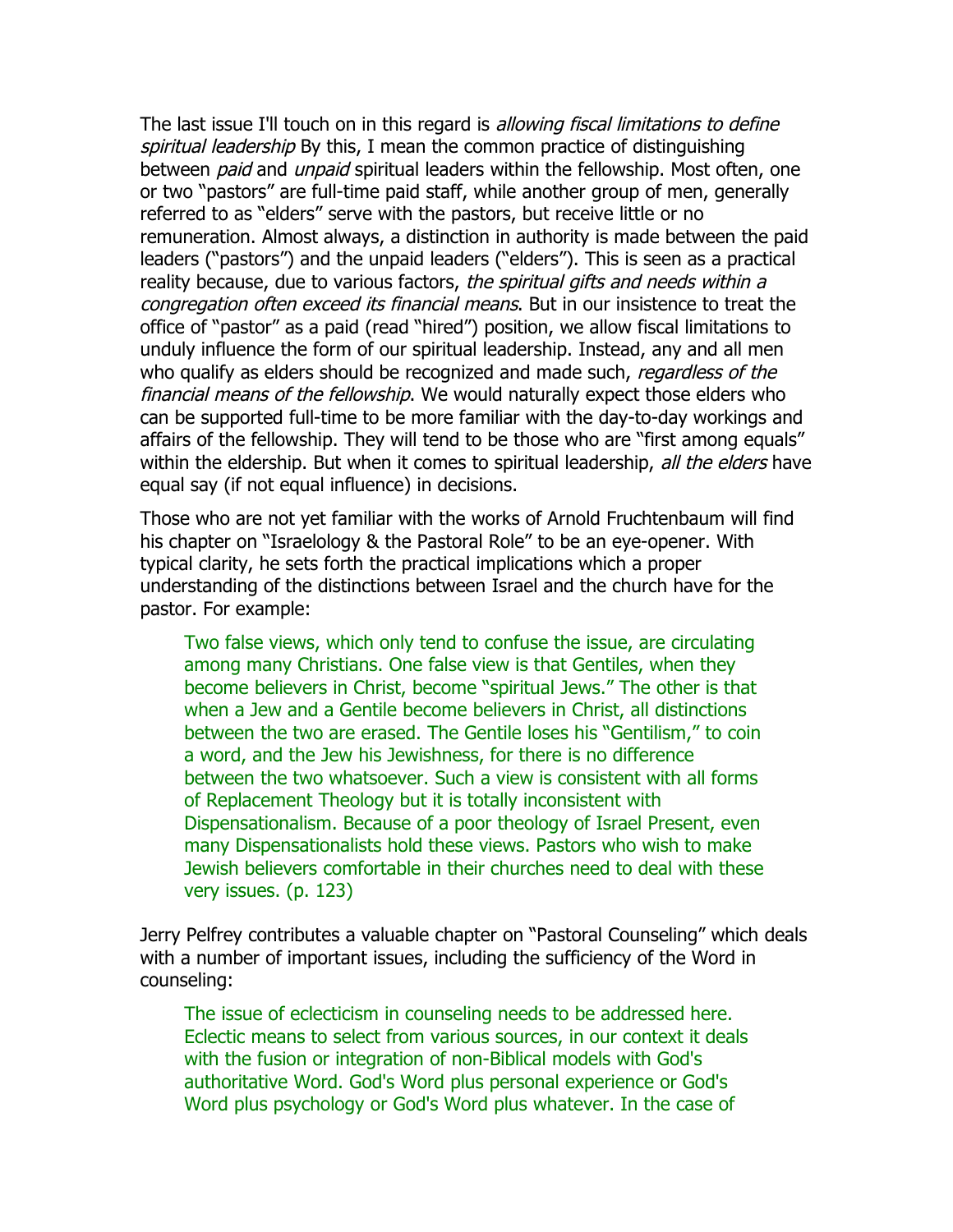Scripture, *addition equals subtraction*. Nothing is gained from adding to Scripture; if it is true, we already have it, if it is false, we don't need it. (p. 240)

Several chapters bring into focus the importance of properly identifying and walking in the *Scriptural priorities* of the shepherd in order to avoid a shipwrecked ministry. Writing from the perspective of a pastor's wife, Charlene Pelfrey contributes "An Open Letter to Pastors from a Pastor's Wife: An Appeal to Vigilance":

. . . there is no exception clause in Scripture that excludes the pastor from Biblical directives such as an intimate relationship with his wife (Eph. 5:25, 28-33), the daily communication and discipleship of his children at all ages (1 Tim 3:3-5), providing attentive and interactive leadership and protection of the home that God established (1 Tim. 5:8), rest (Matt 11:28-30) and actually finding great satisfaction and pleasure in so doing (John 10:10, 15:11, Rom. 15:13). This chapter is an appeal, from the perspective of a pastor's wife, for pastors to be vigilant regarding their priorities. (p. 255)

A pastor should also be cautious not to rescue the wrong "damsel in distress." The gesture can be quite flattering to his deserving wife, but an emotional "rescue" from a pastor in a counseling (or other) setting of a vulnerable and/or carnal woman can lead to inappropriate attachments, attraction, and eventual moral failure. Whenever a woman, without her husband present, requires or even requests help or support from a pastor, the pastor's wife or another counselor should be present and actively involved. It is *never* the role of a pastor to meet the emotional needs of a woman aside from those of his own wife. Women, especially those who do not have a fulfilling marriage, can become emotionally attached to a pastor or other church leaders. (p. 263)

These are sound principles which all of who serve as shepherds would do well to consider. Unless elders maintain and grow their personal relationship with God, maintain doctrinal purity, keep themselves, and minister first to their wives and family before the needs of the church, it will only be a matter of time before they are rendered unfit to minister to God's flock.

Henry Vosburgh contributes a chapter titled, "Pastors are Planters" which discusses the pattern of Paul in the evangelistic/missionary work of establishing new churches. After exploring various passages which shed light on how pastors are to function within a newly established work, Vosburgh concludes: